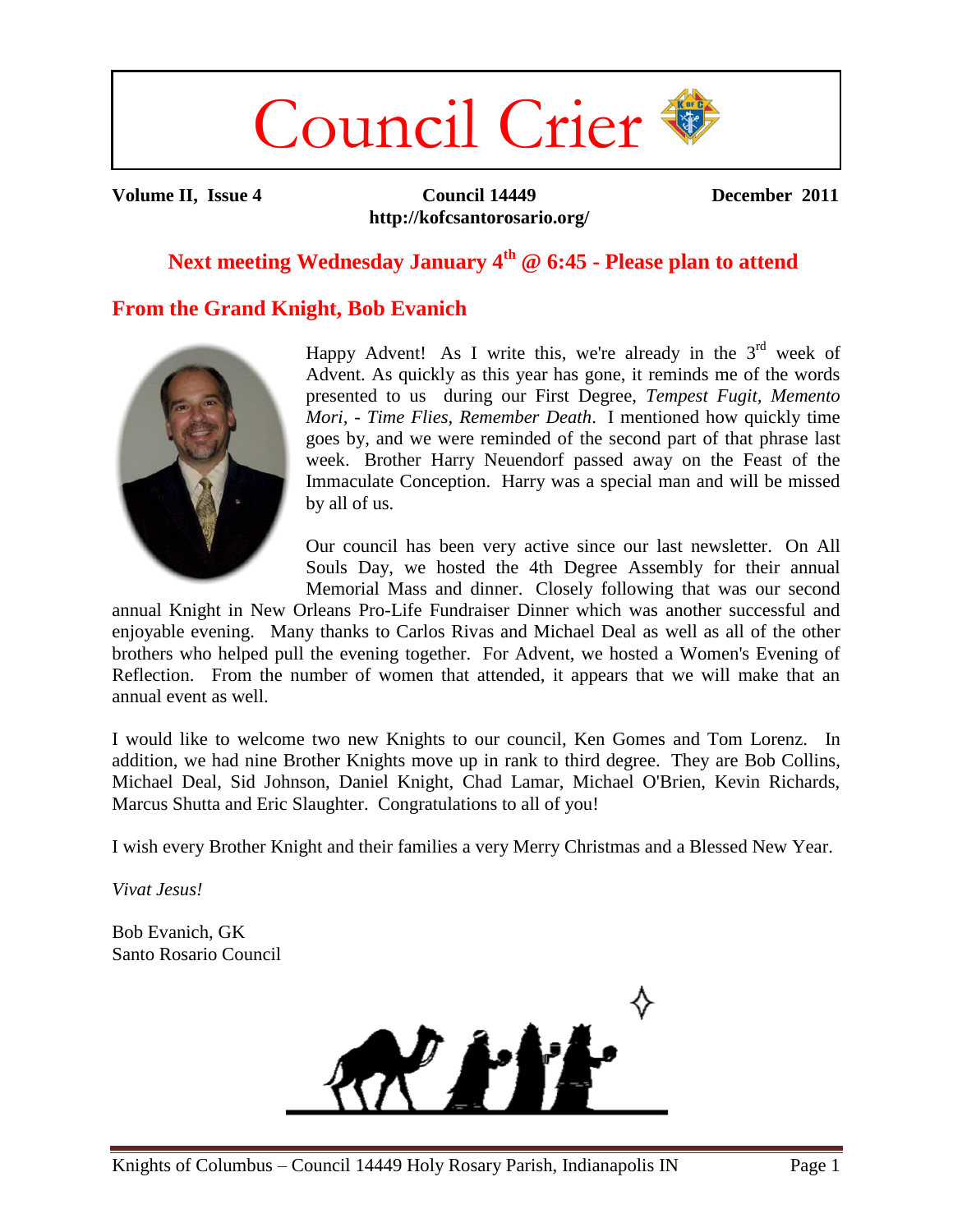# **An Update from Pro Life Chair, Jerry Mattingly**

The last week of September brought with it the commencement of the 2011 Fall 40 Days for Life campaign that ran from Sept 28 to November 6. As far as Holy Rosary's assigned time slot and day of prayer and fasting, we had only one day that could qualify as inclement. It was the best stretch of weather I've experienced at any previous 40 Days for Life session and I thank God for that blessing. I also thank all who participated both on site and those that offered prayers throughout the term of the fall session; our council totaled 45 man hours (including family members) of direct on-site prayers and at least that many hours in indirect support, THANK YOU ALL!

Internationally, 540 babies were spared death by abortion. State wide, 20 babies were officially saved with Indy leading the way with 12 saves. (Unofficially, 22 state wide.) On the heels of the opening day of 40DFL at Planned Parenthood, Indianapolis' SS Peter and Paul Cathedral was home to the Respect Life Sunday celebration and is celebrated nationwide. It again was a beautiful day. The only downer was the lack of Fourth Degree Knights in attendance.

District Deputy Rick Santangelo expressed some displeasure at the lack of Fourth Degree representation. He explained it was due to third and fourth degree exemplification ceremonies scheduled simultaneous with the USCCB's annual Respect Life Sunday. Sounded good to me but I made a respectful suggestion that in the future a look see at the calendar might be in order.

No need to go into much detail about the Knight in New Orleans Dinner. The one thing I will say is that I have failed to adequately express Sister Diane's appreciation for the Knights in our Council. She extends to each of us her deepest expressions of not only appreciation, but she feels that without our participation, events like Respect Life Sunday Mass and the Roe v. Wade Local Observance would be lacking; extremely so.

Needless to say, the dinner and our commitment to Pro Life amazes her. She will be delighted with the forth coming proceeds (\$1373.54). I will add here that her budget has been trimmed and donations to the office have declined. This has caused belt tightening not understood by those needing the aid her office provides. Oh, there is one more thing. These two dinners have found me in the wash room and when the last pan has been scrubbed and I walk out into Priori Hall, IT'S AS IF NO DINNER TOOK PLACE… I am amazed at the incredible job we all do cleaning that mess up…WAY TO GO, KNIGHTS!

Speaking of the Roe v. Wade Local Observance, it is scheduled for Monday, January 23. Fourth Degrees are asked to participate in the procession for Mass and a plea for help by Knights as "crossing guards" is hereby issued....bring your own whistle's. Details will be forth coming so be advised of this important day…January 23!

One last thing, Brother Knights, there is one parishioner at Holy Rosary, Dr. Dave Nealy, who really caused me to understand what praying in front of an abortion mill means. He reminded me that even if it is only one person praying in front of an abortion mill, people notice; when you're not there, not a person notices that babies are being killed in there.

Brothers, Have a Blessed, Holy and Safe Christmas!

The Natural Choice is Life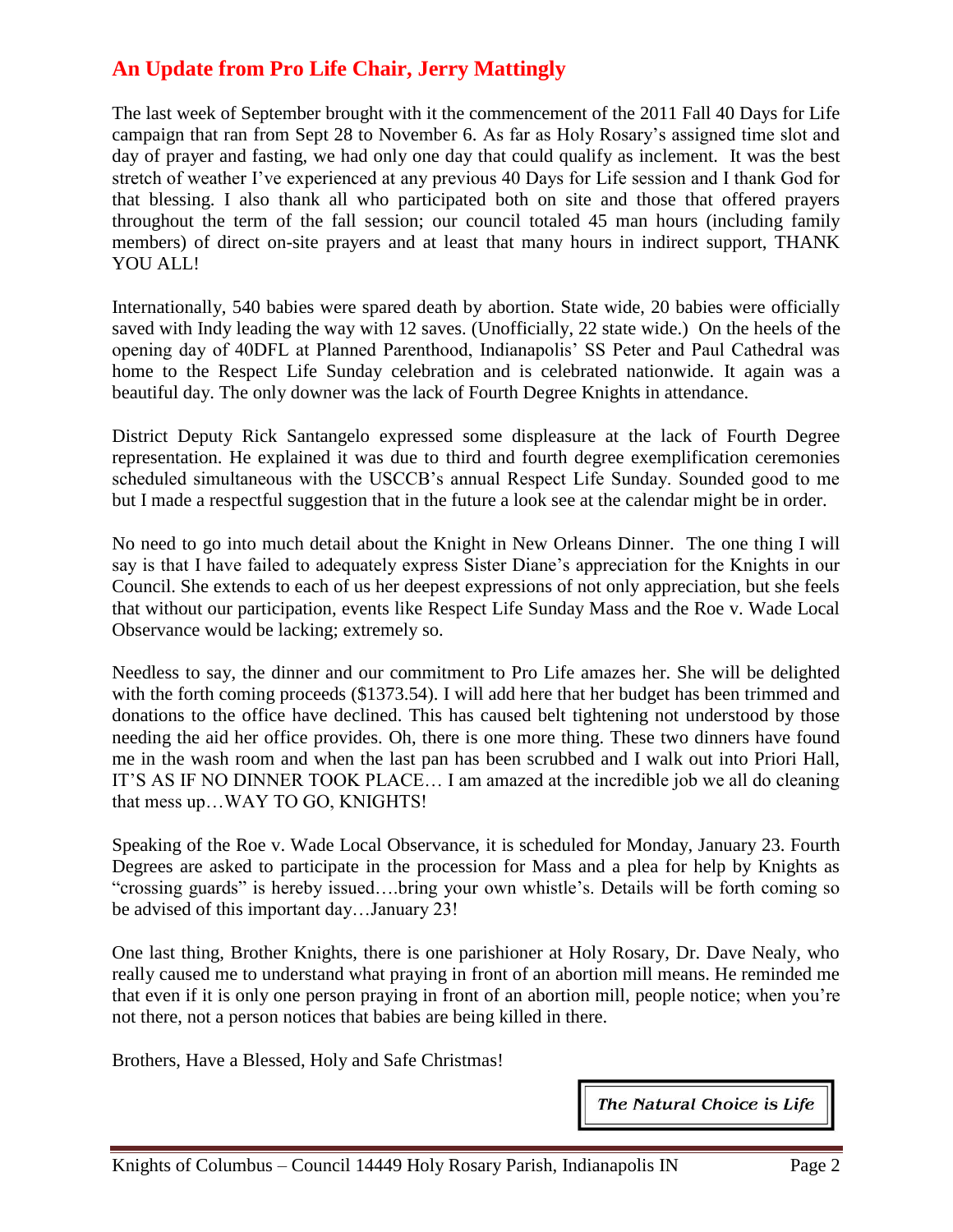## **Holy Rosary Supports Our Troops!**

During the first week of November, Brother Knight Mark Huehls informed the council via email that his daughter, Melissa Wheeler, was serving in the United State Air Force in Kuwait. Melissa had indicated to her dad that her unit was in a need of a few comforts of home, and Grand Knight Bob Evanich put the word out. Within a few weeks, Holy Rosary parishioners had donated enough comfort supplies to fill 13 boxes full. The council then contacted the American



Legion Post in Greenwood, and they agreed to foot the entire bill for shipping the boxes to Kuwait. So to make a long story short, Mark and his wife packed everything up and delivered it to the US Post office near the end of November and we got word last week that the goods arrived in great shape. Melissa sent us a great picture of her troops, and their thanks and appreciation.

Melissa joined the USAF shortly after graduating from high school. Her first assignment was at Grissom AFB in

northern Indiana for a little more than a year where she worked with base security. From Grissom she went to Langley AFB in Virginia. At Langley she had several assignments with the last being on the staff of the general officer in command of the base. The general awarded her The Air Force Achievement Medal for her work on staff.

After Langley, Melissa chose to go to Korea, the first of her 11 years of overseas assignments in

Germany, Turkey, Iraq, and now Kuwait. She served another 3 times on the staff of a general officer and was awarded an achievement medal each time. Melissa and her husband live in Columbia, South Carolina where her husband is retiring from the Air Force in January and where Melissa plans to finish her career in the Air Force. Melissa and her husband are both 1st Sergeants, a job description not a rank. Melissa is a Master Sergeant, and her husband is a Senior Master Sergeant. We certainly thank them both for their service to our nation. God bless!



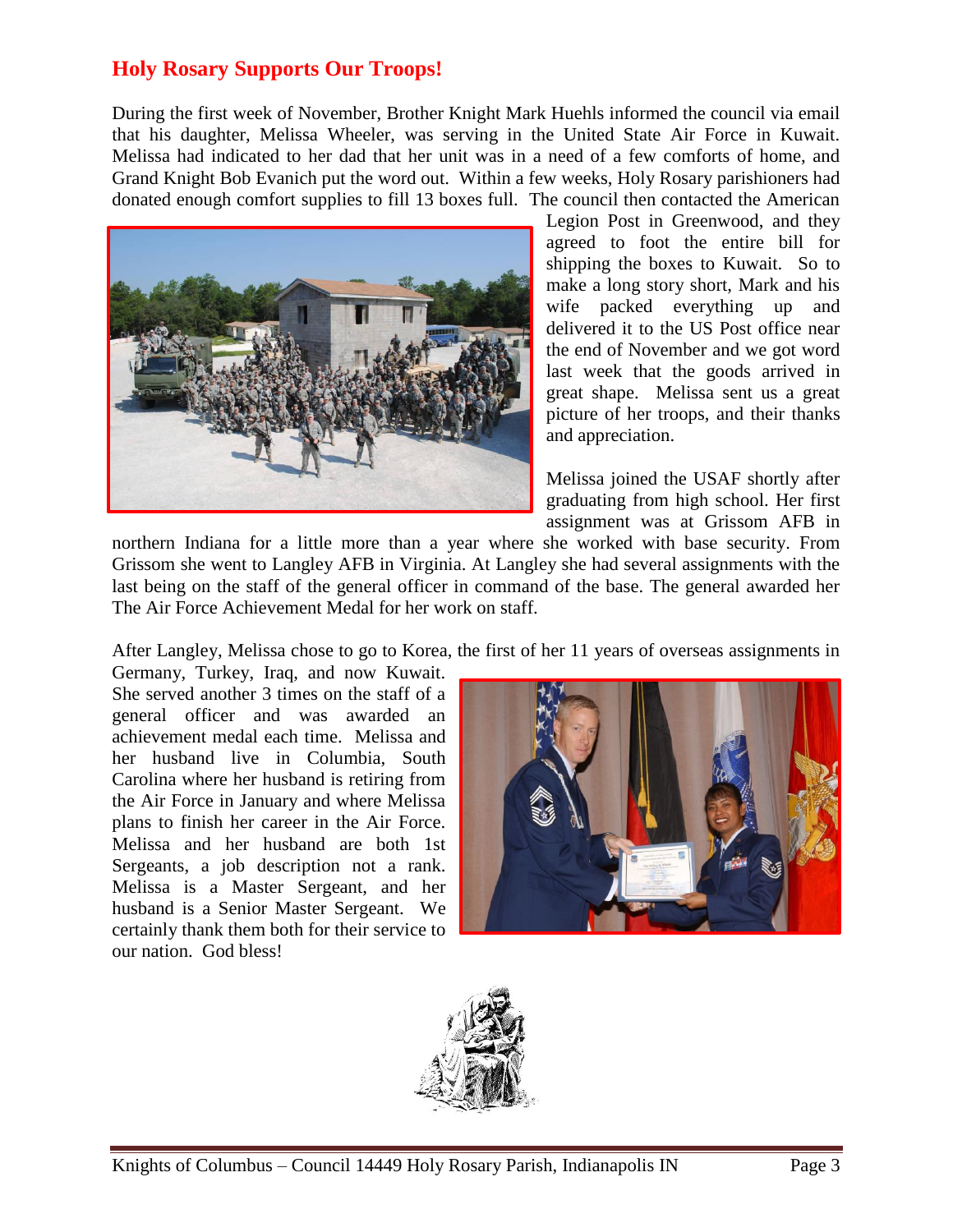# **An Update from Church Chair, Gary Willen**

The Last Sunday in October 2011 brought a Vocations Event to the parish sponsored by the Knights of Columbus. During the Café Rosario time, several orders were present to parents and children as an affirmation of the religious life. Four orders of female religious were able to participate as well as two orders of male religious. Many children and parents spent time with the religious to be familiar with them and perhaps discuss vocation possibilities. The event was well attended.

During the Octave of All Saints, the Knights of Columbus were privileged to host the 4<sup>th</sup> Degree Memorial Mass for its deceased members. There were several  $4<sup>th</sup>$  Degree Knights present in full regalia. In addition, several widows of past  $4<sup>th</sup>$  Degree Knights were presented with roses to place on the catafalque in memory of their loss. Many members of the Santo Rosario Knights were present as well for the Mass and following ceremony.

This Advent the Knights of Columbus sponsored an Evening of Reflection for women. In the past, this typically was provided for men only; however, the council decided that for Advent this year, the evening would be provided for women only. The evening opened with a social time in Priori Hall in which the light meal prepared by the Knights was served. Following the social/meal time, the ladies moved upstairs to the church for the remainder of the evening. Our own chaplain, Fr. Magiera, began with Exposition of the Blessed Sacrament. Fr. John Hollowell provided the ladies with a reflection on Beauty. The time continued with some public prayer, an opportunity for confession, and concluded with Benediction.

## **Brother Knight Harry Neuendorf (July 8, 1928 – December 8th, 2011)**



Harry E. Neuendorf, 83, of Indianapolis, IN, died 12:30 PM, Thursday, December 8, 2011. Harry was born July 8, 1928 in Evansville, IN son of Emil and Matilda (Neudecker) Neuendorf. He was a US Army Veteran and a retired machinist with Witco Richardson Rubber Co. He attended Holy Rosary Catholic Church in Indianapolis and was a 1st Degree Knights of Columbus and an auxillary member of The Legion of Mary. He was preceded in death by his parents, his wife Margaret Ann (Lampert) Neuendorf in 1983, son, Joseph Hermann Neuendorf,

and sisters Mildred Hudson and Betty Streichenwein and brothers Herman and Edgar Neuendorf.

He is survived by his daughter, Jean T. Earle of Greenwood, IN, son, Paul Neuendorf of Indianapolis; sister, Elsie Bengert; brothers, Jack Neuendorf and Jerry Neuendorf (Esther) all of Evansville, IN. and a sister in law, Charlotte Neuendorf of Evansville.

Our council met at the funeral home on the evening of December  $12<sup>th</sup>$  and Grand Knight Bob Evanich lead mourners in the praying of the Holy Rosary. A Latin Requiem Mass was prayed for Harry on December 13<sup>th</sup>, and many Knights were in attendance. Our deepest sympathy and condolences go out to Brother Knight Paul Neuendorf and his entire family.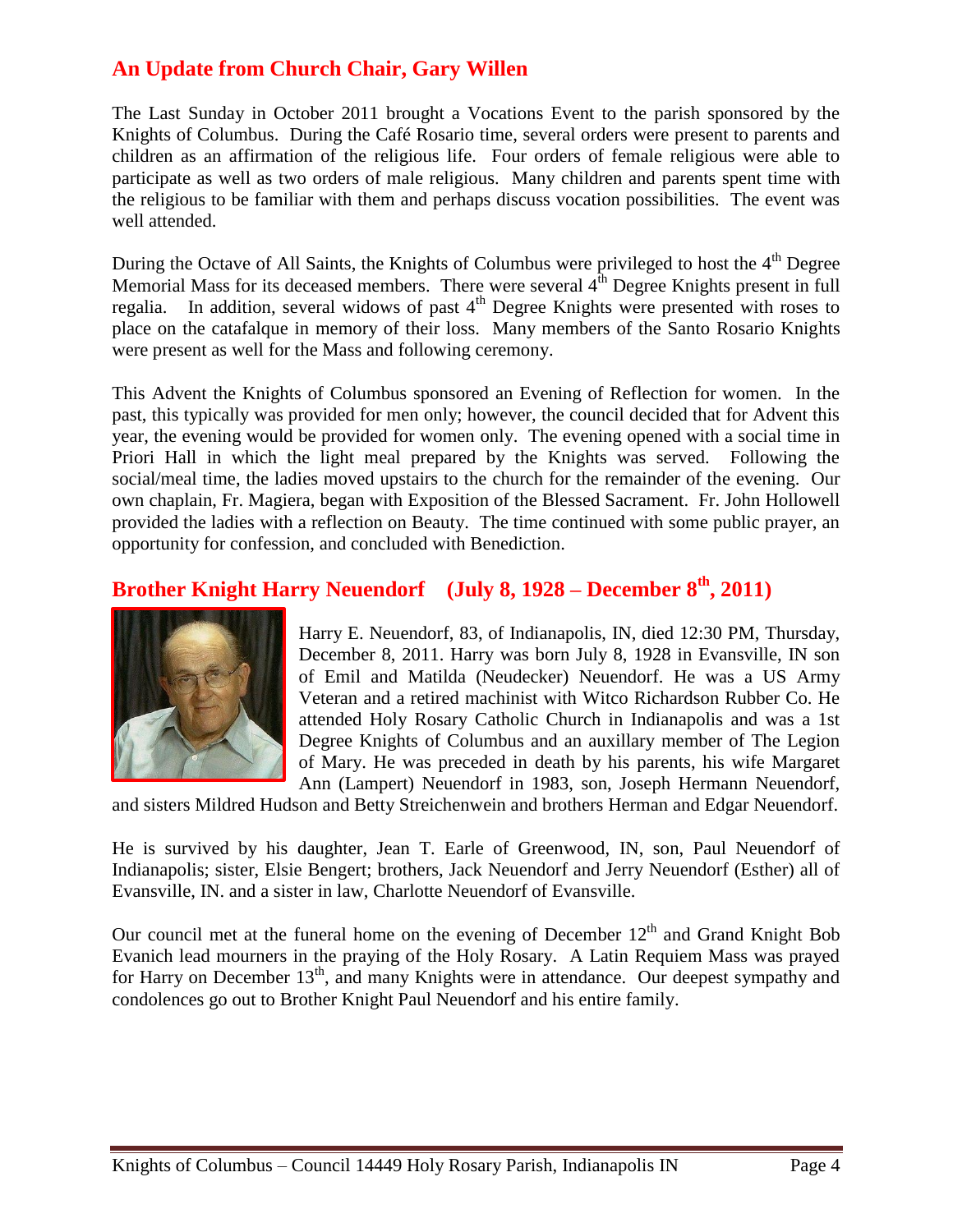# **Youth Activity Updates**

Congratulations to Bryce Friederick, 13 Year Old Boys Indiana State Soccer Challenge Champion.

The K of C Free Throw Championship will be held on Sunday, January 8, 1:30 PM in the CYO Gymnasium. The contest is open to all Boys and Girls between the ages of 10 and 14 as of January 1, 2012. All contestants will need to bring a copy of their birth certificates.

## **From Financial Secretary, SK Jay Stanley**

The  $4<sup>th</sup>$  quarter of 2011 was another crazy one for our council! I logged over 550 hours of service to the parish and community through our activities. Our council continues to be a wonderful example of giving and dedication to our parish. I am quite proud of impact we are making at Holy Rosary. You all are truly men of God, and understand what it is really like to be a Knight. I know my records do not reflect the countless hours you all volunteer outside the council. A few examples of activities from the last quarter include  $1<sup>st</sup>$  Friday adoration, a dinner for Monsignor, a vocations event, the Knight of Reflection for Women, Packages for Melissa, and a Knight in New Orleans. These are a few of the many activities in our council. The opportunities are there. Please try to latch on to one, and get involved! Thank you for your great work brother Knights!

Here is a list of some of the planned activities for the next quarter:

- 1. Holy Family Shelter
- 5. Café Rosario 6. Adoration (1st Fridays)
- 2. Food Drive 3. Breakfast
- 4. Movie Knight
- 7. 40 Days for Life
- 8. March for Life
- 9. Sanctity of Life Dinner
- 10. Rosary for Life
- 11. Free Throw Contest

## **Ask Father Magiera**

Q: Lately I have been doing some reading about prayers for the dead, and importance of these prayers. I have a list of names that I try to remember to pray for every evening before bedtime and I always include the poor souls of purgatory, especially those who have no one to pray for them. My mother, was not Catholic, although she was a baptized Christian woman. I pray for her soul every night, and because I don't know where her soul is, I pray that she is in heaven. I feel a bit in err, to assume someone I love (that has died), is in heaven. As much as I hope and pray they are, I just don't know. Since my mom is not a Catholic, would it be wrong, or illicit, to ask for a Mass to be prayed for her?

A: It is perfectly fine to have Masses said for the repose of the souls of your beloved deceased. The Operation of God does not "depend" on any creature. The merits of the Mass can be applied to anyone. Regardless of denomination, Purgatory is a reality for everyone. Just because Protestants don't believe in it doesn't make it less real. We must proceed on the premise that our loved ones departed this life in a state of grace - unless one is certain that that isn't the case. That is very difficult, almost impossible to prove. For this, refer to Fr. Drew's 9/11 sermon. However, if a person had died in mortal sin, and maintained a state of "final impenitence," no number of Masses will get that soul into heaven. But, as I said, who can really KNOW this? Best to err on the side of Charity and do everything possible to see to that soul's ultimate union with God. God bless.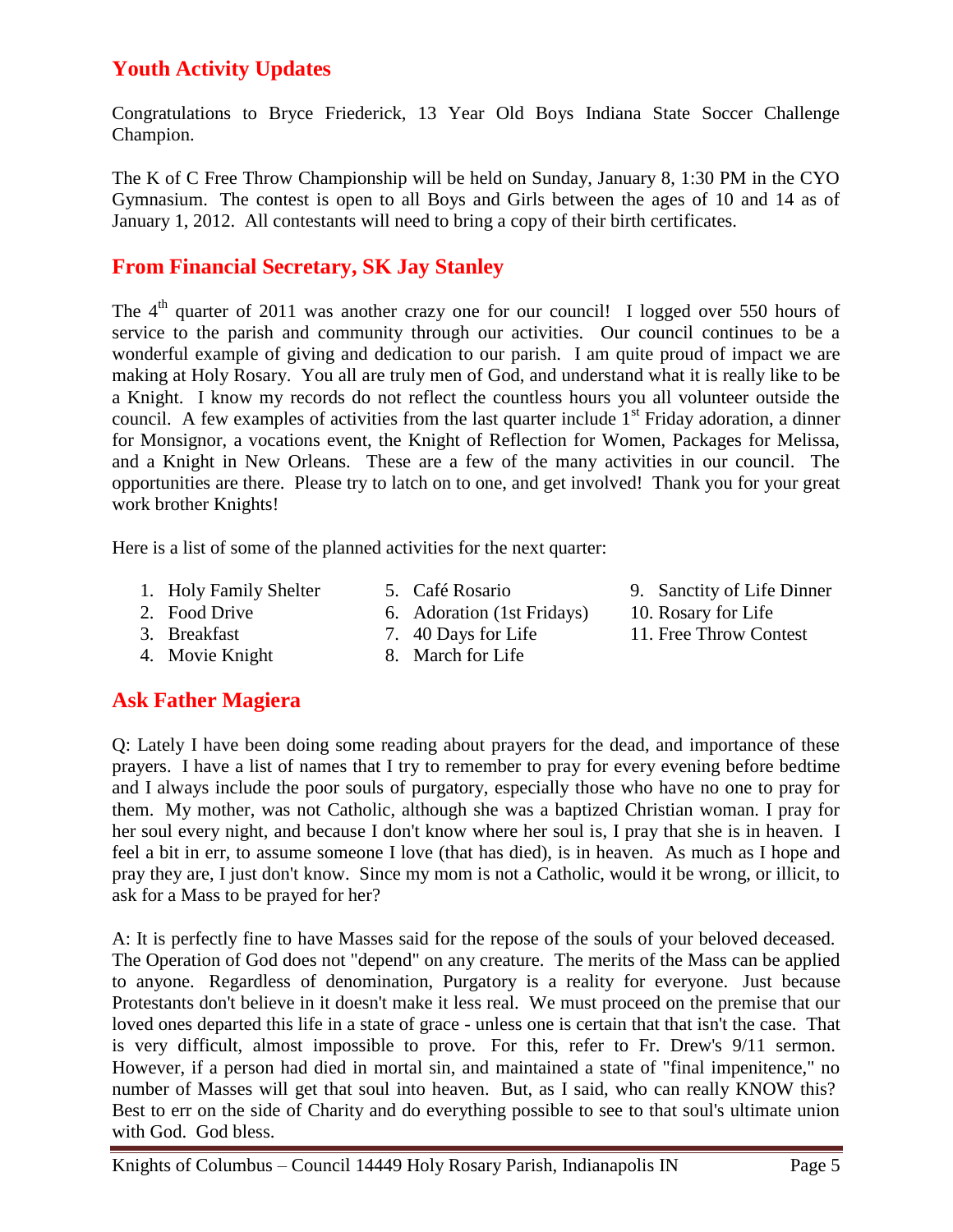## **From Supreme Knight, Carl Anderson**



#### **The Gospel demands not only an intellectual assent, but also the 'yes' of our hearts**

In his 1990 encyclical *Redemptoris Missio*, Blessed John Paul II wrote, ―I sense that the moment has come to commit all of the Church's energies to a new evangelization. … No believer in Christ, no institution of the Church can avoid this supreme duty"  $(3)$ .

Since these words were written, the challenge of a new evangelization has grown. The conversation within the Church regarding "this supreme" duty" will reach a high point next year when a World Synod of Bishops meets to study this theme.

For those of us who are not theologians, we might reflect on a statement from Pope Benedict XVI's 2010 Christmas message to understand why the Church is focusing attention on a new evangelization. "If the truth were a mere mathematical formula, in some sense it would impose itself by its own power," the pope wrote. "But if Truth is Love, it calls for faith, for the 'yes' of our hearts."

We can easily see that mathematics forces us to accept the truth it presents — two plus two must always equal four, and the sum of the angles of a triangle must always equal 180 degrees. The difficulty today is that many in our secular society are so caught up in this "scientific" way of thinking that they insist that God, too, must reveal himself to us in this way. And when he does not, they deny his existence.

But God does not present himself according to our plan; he presents himself according to his plan. And this, very simply, is the meaning of Christmas.

God reveals himself in the poverty of a manger in Bethlehem precisely to make clear that he will not impose himself on us. He comes as a child who is powerless, who is totally helpless. At that very instant, he is capable of evoking in us not merely an intellectual assent, but also, in the pope's words, a "yes of our hearts" to a reality that "surpasses even our most daring hope."

We glimpse this truth in the birth of every child whose parents realize that they are called by their child's existence to love in a new way — a way that surpasses their prior experience and expectations. A helpless child can impose nothing but, merely by his presence, has the power to make an inestimable gift to his parents — the gift of awakening in them a greater love. And so the child, who has been given the gift of life by his parents, reciprocates in a mysterious way, giving his parents the gift of a greater life.

This is one reason why Blessed John Paul II placed such special emphasis on the family. He constantly reminded us that God, who is a communion of three persons, has in a mysterious way impressed the divine image within the very structure of family life.

The "yes of the heart" that the child evokes from his parents reveals in the natural order the mystery of human love that has the capacity through grace to respond with a similar "yes of the heart" to God.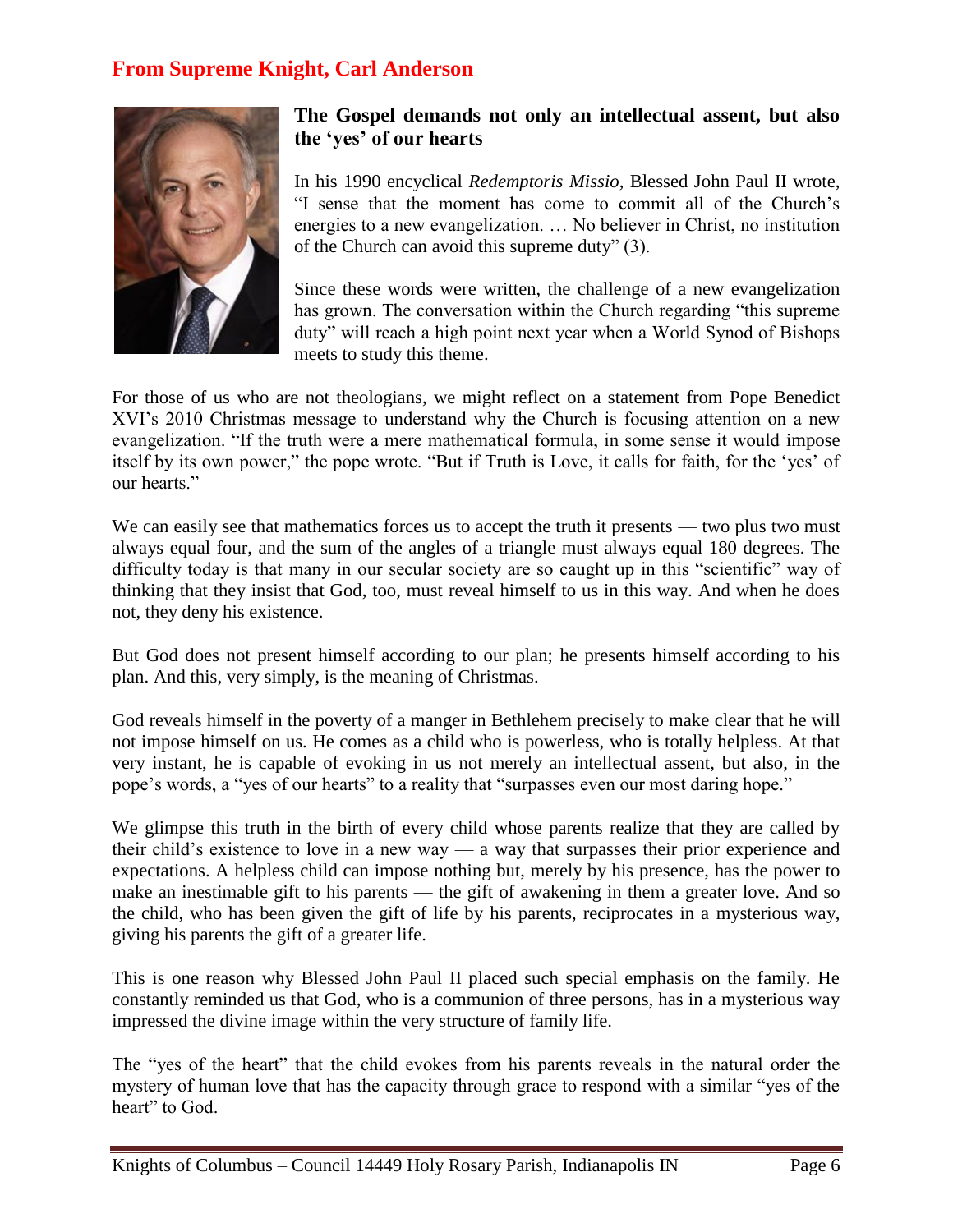A Truth that is Love calls not merely for an intellectual assent, but for a commitment of the entire person. It calls each of us to become more fully the person God intended by awakening our capacity to love in a greater way.

The communication of this Truth that is Love calls for the witness of those who have said "yes" with their hearts and whose "yes" can be seen in the example of their daily lives.

This is why the example of each brother Knight is vital to the new evangelization. Through our dedication to our principles of charity, unity and fraternity, we can express in a practical way this "yes of the heart." Our works of charity can be a charity that evangelizes, expressing to those around us the Truth that is Love.

*Vivat Jesus!*

# **From our Field Agent, SK Don R. Murphy**



As your working life progresses, your priorities will likely shift. Many major life events (weddings, births, education costs for children, etc.) are probably behind you. Your focused shifts to those "golden" retired years when you can enjoy your hobbies, grandchildren, travel or simply relaxing at home.

During my career as a field agent, I've had members ask me what they should do with a sum of money they are looking to "dump" somewhere for

safe keeping. First, I tell them that there is no safer place to put their money than with the Knights of Columbus. No one has ever lost money using our retirement products. There are no risks assumed by you, the members. Second, I ask the member a question: Is this money to "live" on" or "leave on"?

I ask this because the answer makes all the difference. If you want a guaranteed flow of cash in retirement, one of our annuity options might meet your needs. If this money is intended as a gift for grandchildren, to assist your wife in the event of your passing or to give to your favorite charity, a Single Premium Whole Life policy might be the best product.

When it comes to decisions about your finances and your family's future, don't leave things to chance. Discuss the options with a brother Knight who knows how to help. Someone who's helped many other Catholic families not too different from yours. Someone who can offer you life insurance, long-term care and retirement products backed by the strength and security of a AAA-rated insurance provider.

I'm at 317-532-7330 or don.murphy@kofc.org. Contact me – let's talk.

Don R Murphy - Knights of Columbus Insurance

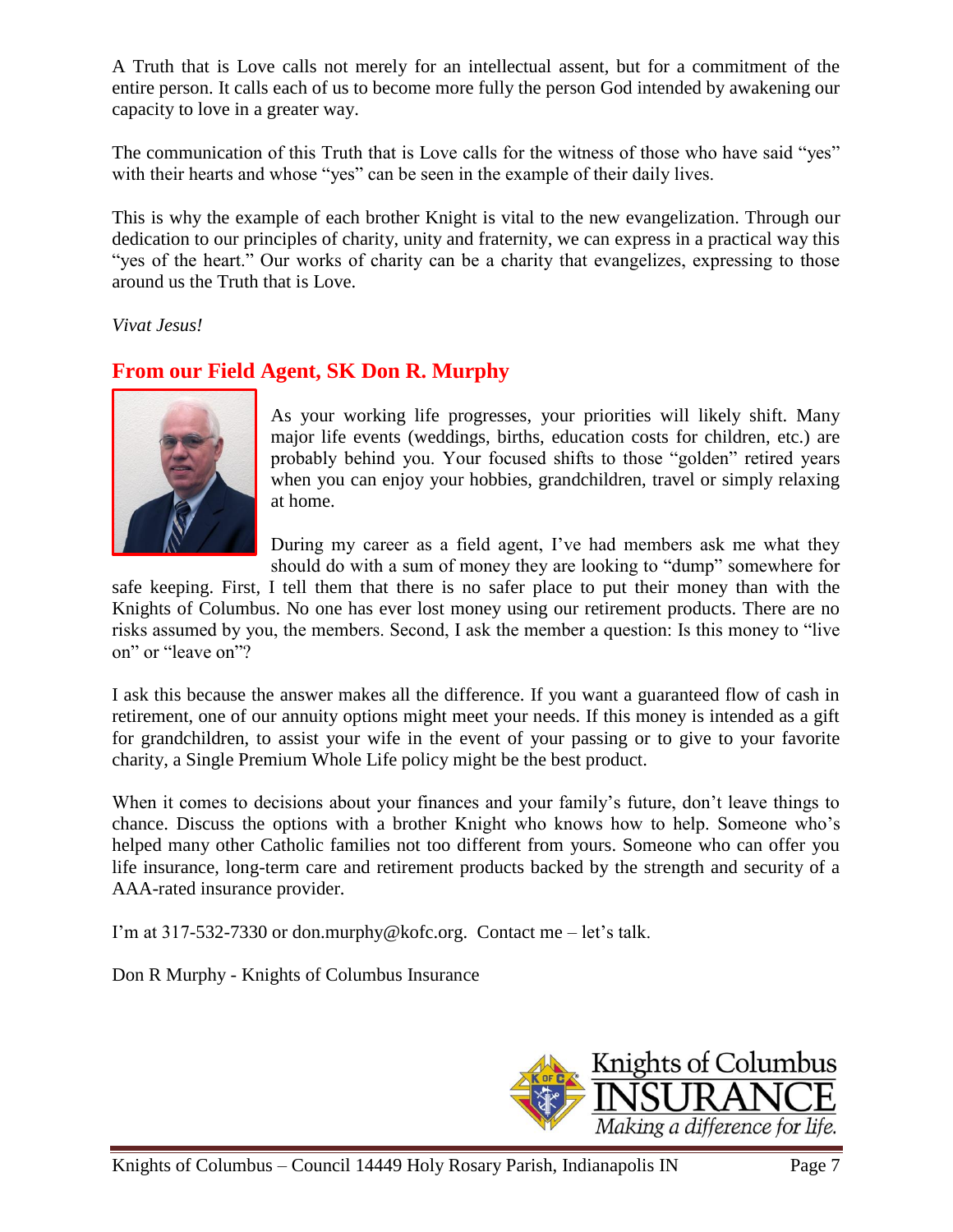## **Volunteer Opportunities at Holy Family Shelter**

#### **Volunteer – Guest Services**

Guest Service Volunteers offer a close relationship to the families staying at Holy Family Shelter. Persons interested in fulfilling this position must display excellent communication skills. Volunteers assist staff with the daily functions of the shelter. Duties may include filing, answering telephones, assisting donors with donations, and distributing hygiene items to residents. Guest Service Volunteers are generally scheduled 1x/wk or 2x/month for two to three hour shifts. We ask for a one year commitment for this position. All volunteers must complete an application, and attend an orientation and tour to prepare for duty.

#### **Volunteer – Lunch/Dinner Servers**

Lunch/Dinner Servers provide assistance during weekend and holiday meal preparation. Duties may include food preparation, serving meals to residents, and cleaning the kitchen area. Lunch/Dinner Volunteers are generally scheduled one meal shift per month, but we also have opportunities from time to time for 1x meal volunteers. Lunch on weekends and holidays is at 1pm, and dinner is at 5pm. If your family or organization is interested in committing to any of these times please contact Emily.

#### **Volunteer – Clothing/Donation**

Clothing/Donation Volunteers should be creative and detail oriented. Duties include inventory, sorting, and distributing donated items. Some bending and lifting is required. The Clothing/Donations Volunteers schedules are flexible.

#### **Volunteer – Children's Services**

Children's Services Volunteers have many opportunities to assist the children and staff. These volunteers must be energetic and creative. Duties may include helping with childcare on evenings and weekends when classes are being held for the parents. Children's Services volunteers have the opportunity to come in and host children's activities such as arts and crafts, movies, dance, music, storytelling, etc. Children's Services volunteers can be on an ongoing basis, or a one-time event. Must complete a volunteer application, and attend an orientation and tour to prepare for duty.

#### **Volunteer – Repair/Maintenance**

Individuals who are skilled in the following areas would be a great resource:

- o Plumbing
- o Electrical
- o Vehicle Maintenance
- o General Home Repair

#### **Group Work/Specialized Projects**

Groups and organizations may volunteer to host a holiday celebration, prepare and sponsor a meal, or organize crafts for residents. Groups may also consider helping with cleaning projects or offer to do a collection drive of items/money.

#### **For more information on Volunteering with Holy Family Shelter, please contact Emily Able at (317) 635-7830, ext. 19 or [eable@holyfamilyshelter.net](mailto:eable@holyfamilyshelter.net)**